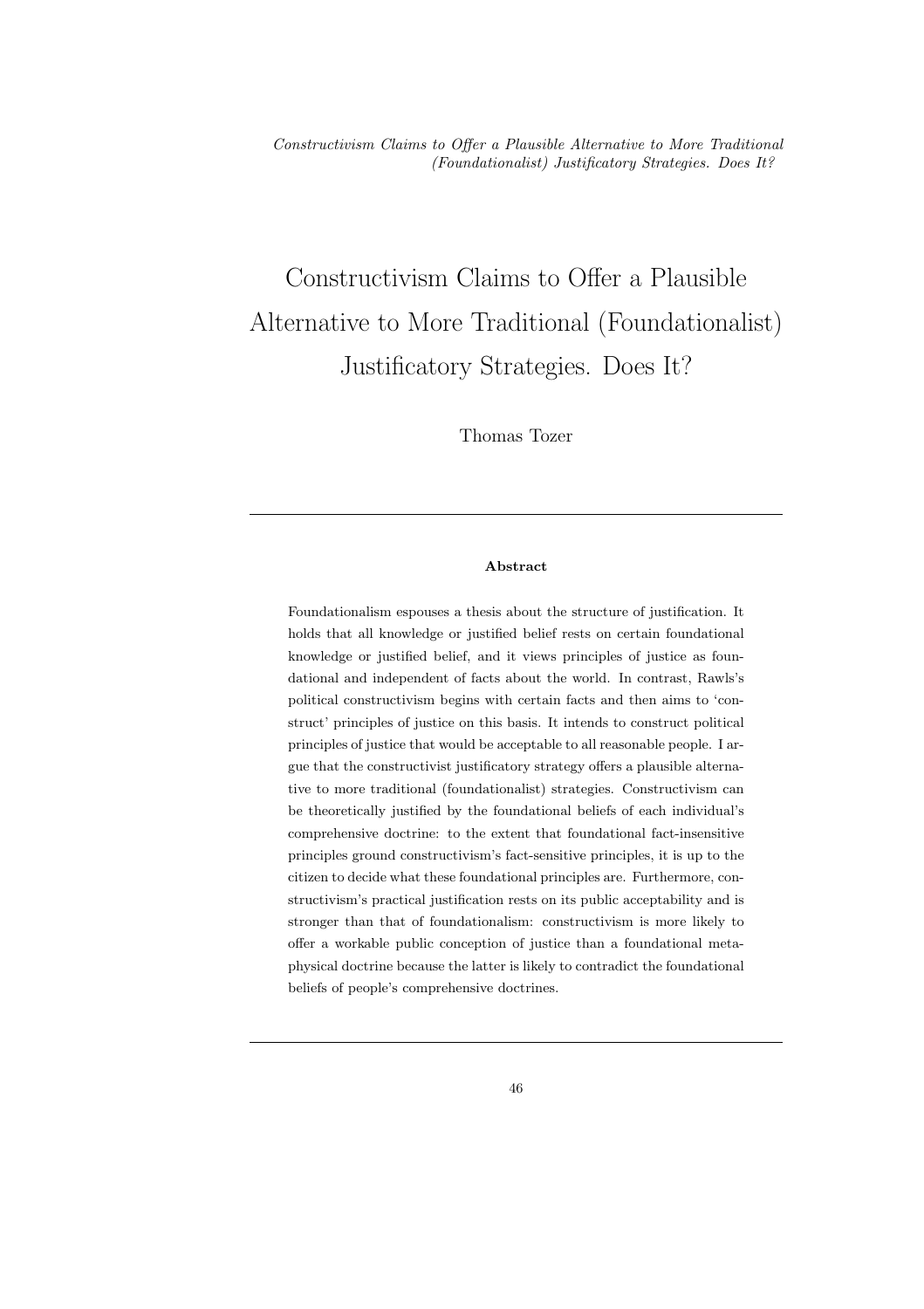#### Introduction

According to foundationalism, all knowledge and justified belief is grounded on certain 'non-inferential' foundations. Thus, although knowledge or justified belief about this event or that event can be justified by reference to some other knowledge or justified belief, which in turn may have been inferred from some other knowledge or justified belief (and so on), ultimately, according to the foundationalist, it is all grounded upon a foundation of knowledge or justified belief that has not itself been inferred from any other source. Foundationalism is therefore a thesis about the structure of knowledge or justification. It has been enormously influential for thousands of years the foundationalist thesis was taken almost as a trivial truism (Fumerton, 2010).

This essay is concerned with the foundationalist account of justification, and specifically its justification of principles of justice. In brief, the foundationalist will claim that pure principles of justice are foundational, or 'non-inferential'. Facts about the world might influence how we choose to apply these principles, but the principles themselves are independent of, and so cannot be justified with reference to, such facts. In stark contrast, John Rawls's 'political constructivism' proffers a system of justification that begins with certain facts and then 'constructs' principles of justice on this basis (Rawls, 1996, pp. 89-129; Rawls, 1985, pp. 224-225). This approach has been criticized for mixing 'pure' (foundational) principles of justice with practical considerations or 'rules of regulation'. However, I defend Rawls's constructivist approach and argue that its justificatory strategy is not only as plausible as foundationalism but, for practical reasons, it is also preferable.

The essay proceeds as follows. Section I lays out the justificatory strategy of Rawls's political constructivism. Section II evaluates Cohen's (2003) claim that any constructivist procedure will fail because it implicitly relies upon 'factinsensitive' principles, and Pogge's (2008) response to this; I argue that Pogge's reply is convincing, but it is not sufficient to repudiate Cohen's argument completely. In section III, I reinforce the conclusions of section II by considering specifically the fact-(in)sensitivity of Rawls's 'justice as fairness' principles. Finally, in section IV I defend constructivism against the claim that its justifica-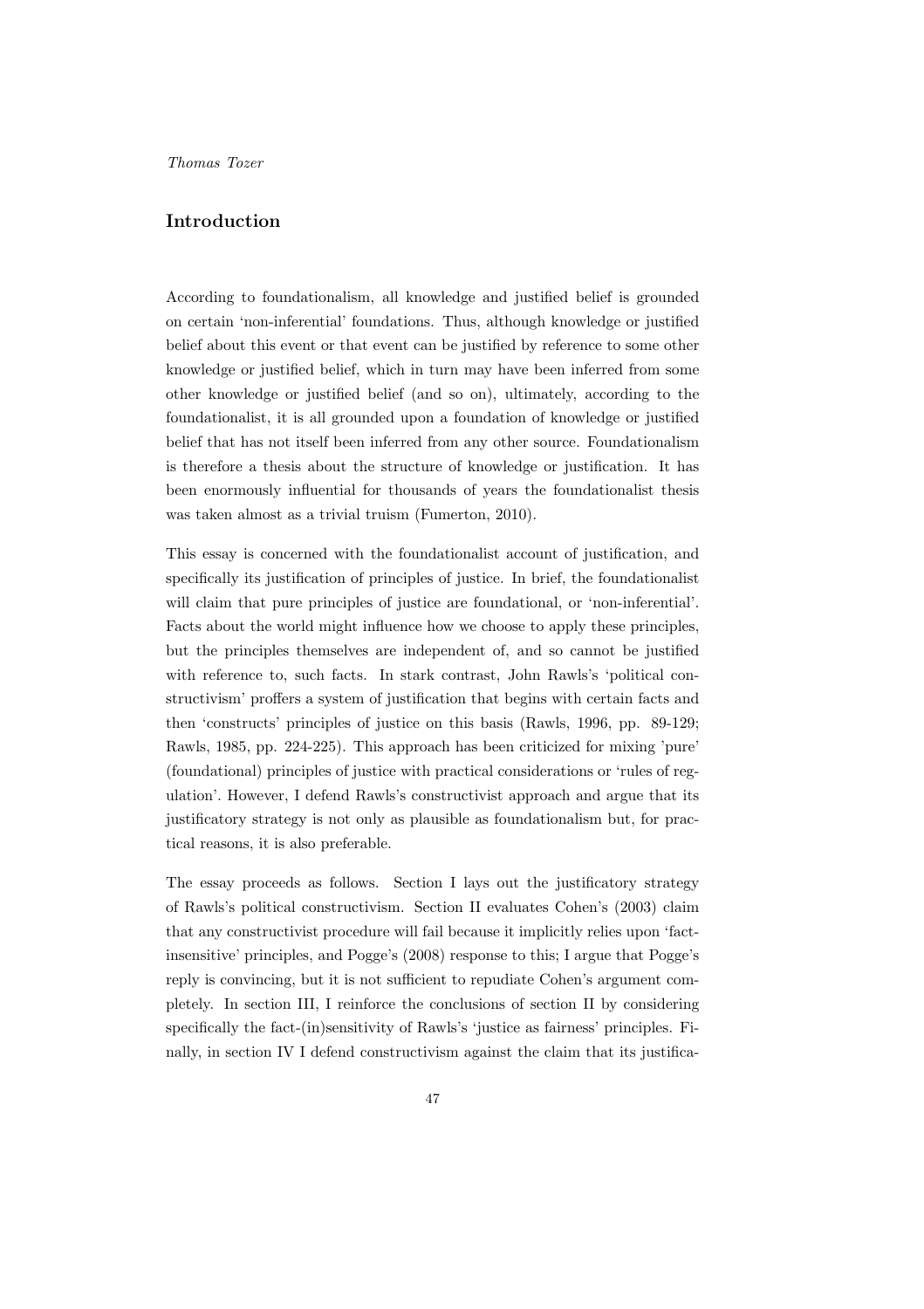tory strategy fails because it privileges practical over theoretical reason.

# I. Rawls's Political Constructivism

Modern democratic society, Rawls contends, has come to be characterized by the fact of reasonable pluralism, a great diversity of reasonable comprehensive religious, philosophical and moral doctrines (Rawls, 1996, pp. xvi-xvii, 36-37, 58-66). A comprehensive doctrine here is a doctrine that specifies certain ideals and defines what is of value in human life in a way that informs our conduct and life as a whole (Rawls, 1996, p. 13). Rawls argues that in light of the fact of reasonable pluralism, a comprehensive doctrine, or a 'general moral conception', could not be endorsed generally by citizens and so would be unable to provide a publicly recognized basis for a conception of justice (1996, p. 10; 1985, p. 225). Therefore, rather than proffering a metaphysical conception of justice which would be rejected by some people due to their particular comprehensive doctrines, Rawls aims to construct a freestanding political conception of justice that, he hopes, can be endorsed by an overlapping consensus of divergent comprehensive doctrines (Rawls, 1996, pp. 10-13, 134; 1985, pp. 224-226).

How, then, can we arrive at such a conception of justice? This is the task of Rawls's 'political constructivism'. It is 'a view about the structure and content of a political conception' and it sees the principles of a political conception of justice as 'the outcome of a certain procedure of construction' (Rawls, 1996, pp. 89-90). To clarify the nature of his constructivism, Rawls distinguishes between practical reason and theoretical reason in accord with Kant: practical reason is concerned with the production of objects based on a conception of those objects, such as a conception of a just constitutional regime, while theoretical reason is concerned with our knowledge of given objects. The procedure of constructing a political conception of justice is, Rawls says, based essentially on practical reason (Rawls, 1996, p. 93).

Not everything is constructed: we begin from some material about the basic conceptions of society and person, the necessarily public role of the political conception, and principles of practical reason that enable us to construct the principles of justice. The citizen is conceived as having two moral powers (a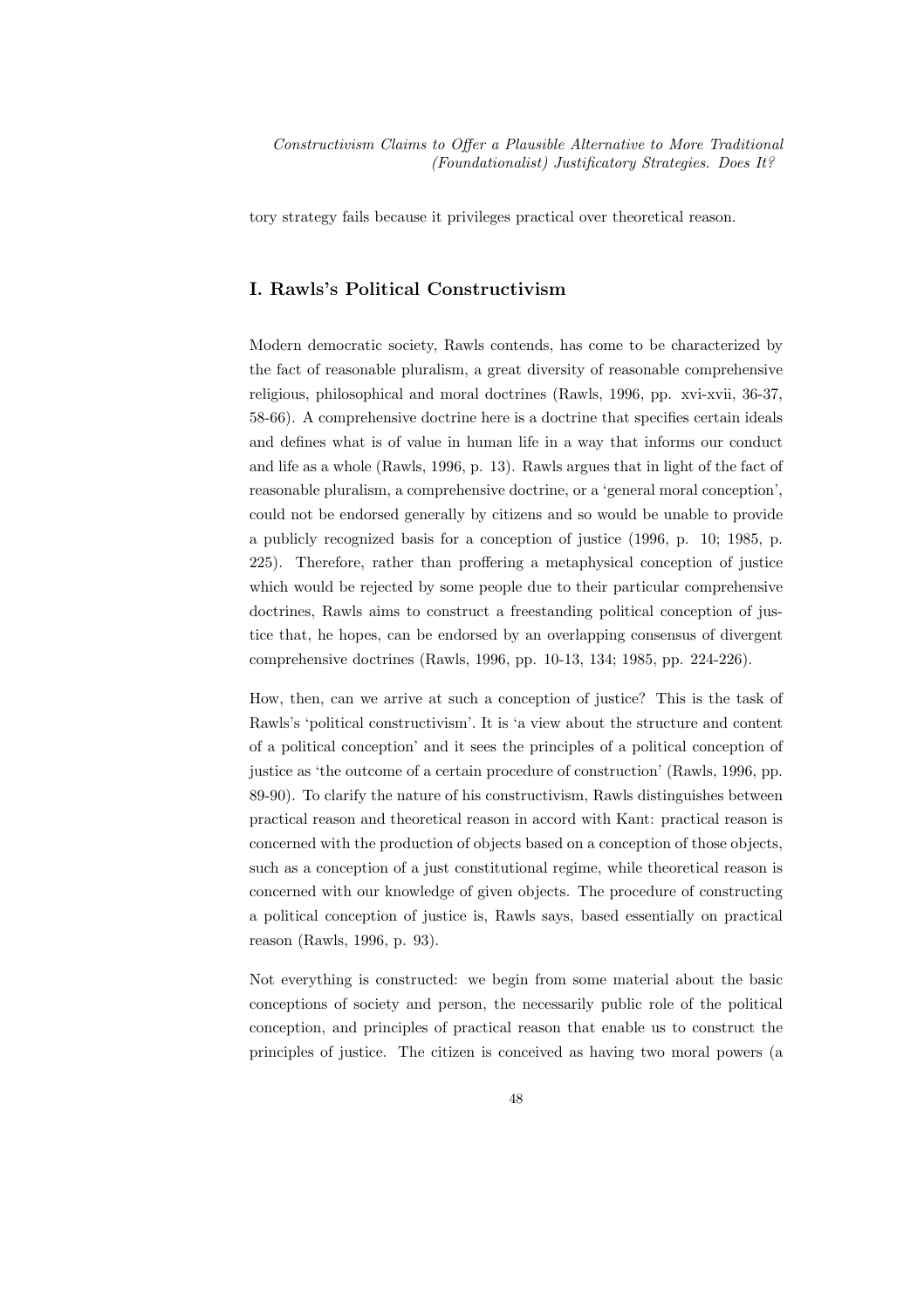capacity for a sense of justice and a capacity for a conception of the good), and well-ordered society is conceived as 'a fair system of cooperation between reasonable and rational citizens regarded as free and equal' (Rawls, 1996, pp. 103-104). Also, the procedure of construction is, Rawls contends, not itself constructed but 'simply laid out' with reasonable conditions imposed on parties who, as rational representatives, select public principles of justice (Rawls, 1996, p.  $103$ ).<sup>1</sup> To exemplify this, Rawls refers to the procedure from which he arrived at his famous principles of justice known as 'justice as fairness' in A Theory of Justice (1999): this procedure involves representatives of citizens agreeing on principles of justice in what he called the 'original position' behind a 'veil of ignorance'.<sup>2</sup> With this procedure and all the relevant material in place, it is only the content of a political conception of justice that is itself constructed (Rawls, 1996, pp. 103-104).

To understand the difference between constructivism and foundationalism, let us consider the contrast that Rawls draws between political constructivism and rational intuitionism (a foundationalist doctrine). Rational intuitionism says that moral first principles are, if correct, true propositions known by theoretical reason about an independent order of moral values that does not depend upon the human mind. Conversely, Rawls's constructivism states that principles of justice, selected by rational agents who are representatives of citizens, must be 'reasonable', but it neither uses nor denies the concept of truth; it is up to each comprehensive doctrine to decide how what is 'reasonable' connects with its concept of truth, if it has one.<sup>3</sup> Furthermore, its principles are 'produced' rather than known by theoretical reason (Rawls, 1996, pp. 91-94). But, crucially, a rational intuitionist who agreed with the content of a constructivist view could consider its reasonable judgements to be true without conflict (Rawls, 1996, p. 114). For, without asserting or denying the claim of the rational intuitionist that there is an independent order of moral values, constructivism claims only to have produced an order of political values proceeding from the values expressed

 $<sup>1</sup>$  This premise strikes me as very implausible. Rawls's elaborate procedure certainly seems</sup> as though it has been cleverly designed to make decisions specifically based the facts that he thinks are relevant. However, even if this is true it need not pose a problem for Rawls's constructivism: designing a procedure for arriving at principles of justice that incorporates all the relevant facts seems entirely consistent with Rawls's constructivist project.

 $^2\;$  For a full exposition of this procedure, see Rawls (1999, pp. 102-139).

<sup>3</sup> For an account of what is meant by 'reasonable', see Rawls (1996, p. 58f.).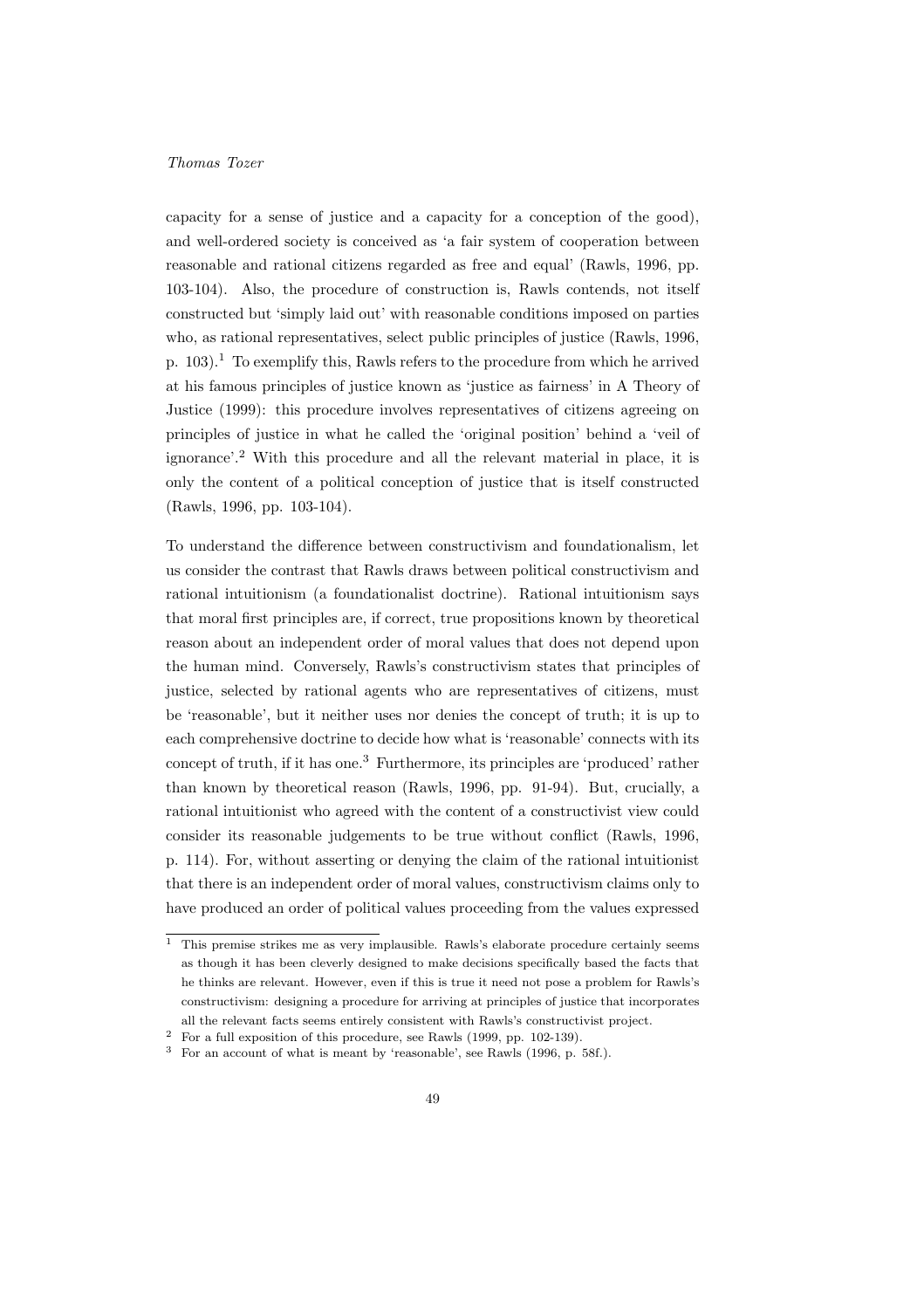by the principles of practical reason to the principles of justice (Rawls, 1996, p. 95).

# II. Cohen's 'Fact-Sensitivity' Objection

Cohen (2003) advances a rigorous argument against constructivism which, if successful, could invalidate Rawls's justification of his principles. Rawls's constructivism claims to begin with certain facts and then construct 'first principles' of justice on this basis, but Cohen protests that this approach is incoherent (Cohen, 2003, pp. 235-239). The reason it is incoherent is, Cohen claims, that 'a [normative] principle can reflect or respond to a fact only because it is also a response to a principle that is not a response to a fact' (Cohen, 2003, p. 214). This is his central thesis. In other words, if someone affirms what Cohen calls a 'fact-sensitive principle', P, on the basis of a fact, F, and we ask that person why she takes F to be a reason for affirming P, she will reply with reference to a more ultimate principle, P1, which could itself survive a denial of both P and F, and which explains why F gives reason to affirm P (Cohen, 2003, p. 215).

Here is an example: someone believes the principle, P, 'we should keep our promises', on the basis of the fact, F (or, if you prefer, F0), 'only when promises are kept can people successfully pursue their projects'. If she is asked why F is able to ground P, she will surely respond by affirming the more ultimate principle, P1, 'we should help people to pursue their projects'.<sup>4</sup> Note that this principle, P1, could survive a denial of both F and P. We could continue by asking why she believes in P1, and she might respond that there is another fact that grounds it, F1, people can achieve happiness only if they are able to pursue their projects; but this evidently depends upon a yet more ultimate principle, P2, 'we should promote people's happiness' (Cohen, 2003, p. 216). Cohen argues that if this interrogative process is continued, the person will

 $\frac{4}{4}$  The reader may think I am being inconsistent in my exposition of Cohen's argument because I first discussed a principle that reflects or responds to a fact, and now I am talking about a principle that is grounded upon a fact. This seeming inconsistency, however, is only due to Cohen's own variation in the ways in which he defines fact-sensitivity. See Pogge (2008, p. 465) for a list of all the ways in which Cohen defines fact-sensitivity in his more extensive work 'Rescuing Justice and Equality' (2008).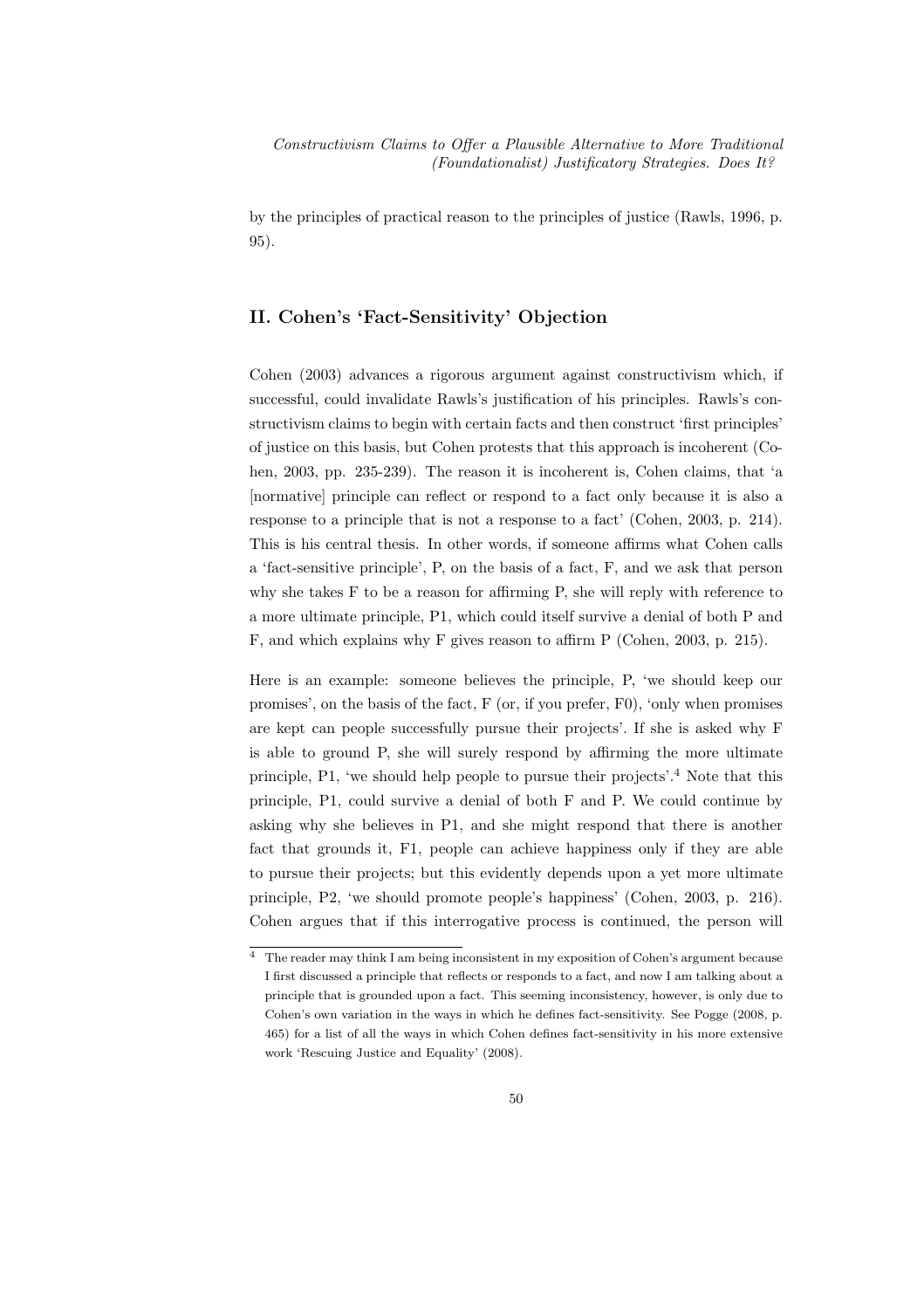eventually uncover a (foundational) principle, Pn, that grounds all her previous fact-sensitive principles and that is not only insensitive to all the previous facts, F0, 1, n-1, but is entirely 'fact-insensitive' (Cohen, 2003, pp. 216-217).

If correct, Cohen's argument does seem to pose serious problems for Rawls's constructivist justification of his principles of justice. For if it is indeed the case that any principle grounded upon a fact also depends upon a distinct foundational fact-insensitive principle then, at the very least, Rawls cannot claim that the principles which come out of his constructivist procedure are 'first principles'. Worse, this would imply that the entire justificatory process of constructivism is flawed: the principles of justice which constructivism arrives at lack a justificatory base if constructivism's justification of its principles is blind to the foundational fact-insensitive principles that actually undergird its fact-sensitive principles.

A critique of Cohen's argument from Pogge (2008), however, reveals that Cohen's argument is actually able to say far less than Cohen intends; although I submit that it can, if restated in a weaker form, say more than Pogge seems to allow for. Pogge's (2008) critique relies upon a distinction that he makes between two different types of fact-sensitivity. There is, he says, internal fact-sensitivity for which the 'content' of a principle is such that its 'directive' (i.e. application) depends upon certain facts, for example: 'we should do A whenever certain facts, F, obtain'. Thus, a principle is internally fact-insensitive when its directive does not depend upon certain facts. And there is external fact-sensitivity for which the holding or truth (Pogge: 'range') of a principle depends upon certain facts, for example: whenever certain facts, F, obtain, the principle 'we should do A' holds. Thus, a principle is externally fact-insensitive if it holds in all factual contexts (Pogge, 2008, p. 259). It is the latter, external fact-sensitivity, that Cohen is concerned with.

Here is an example to elucidate the distinction. Consider the proposition: whenever it is the case that maximizing happiness does not require that we institute slavery, 'we should aim to maximize happiness'. Which type of fact-sensitivity does that principle (between the apostrophes) display? It is externally factsensitive because whether it holds depends upon the external fact that 'happiness maximization does not require that we institute slavery'. Here is an al-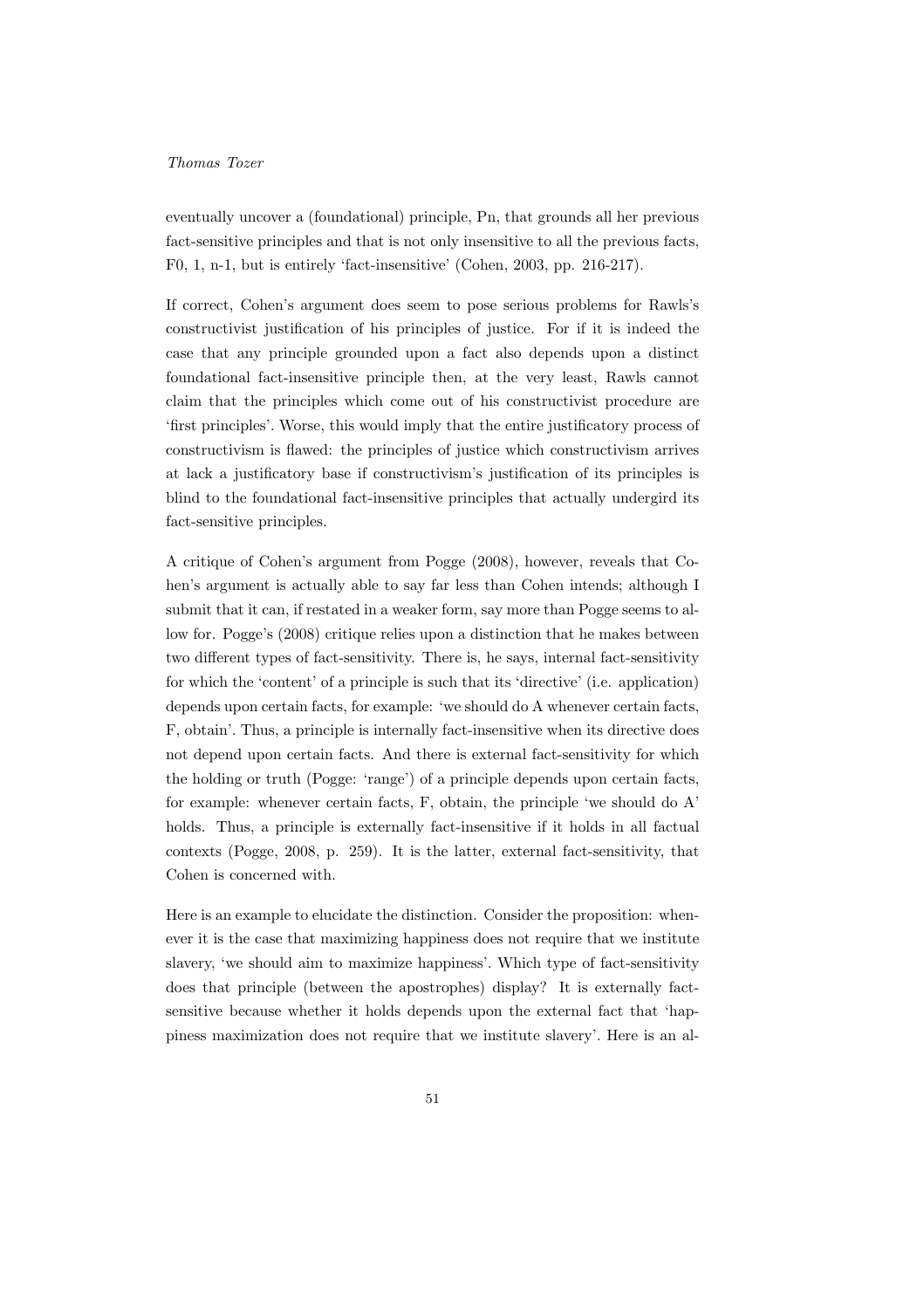ternative: 'whenever it is the case that maximizing happiness does not require that we institute slavery, we should aim to maximize happiness'. This principle, which now consists of the whole proposition (between the apostrophes), is internally fact-sensitive because although it can hold in all factual contexts (i.e. it is externally fact-insensitive because the truth of the principle will not change depending upon the factual conditions), its directive, whether we should follow the maxim 'maximise happiness', depends upon the fact of whether in the possible world in question maximizing happiness will not require that we institute slavery.<sup>5</sup>

The astute reader, however, will have noticed that the only actual difference between these two propositions is the location of the apostrophe and what, hence, lies outside of the apostrophe. But this is precisely the point. Pogge points out that these two types of fact-sensitivity are essentially equivalent: one cannot accept the externally fact-sensitive principle without also accepting the internally fact-sensitive one (Pogge, 2008, p. 460). Pogge uses one of Cohen's own examples of a fact-insensitive principle to demonstrate this. Following his interrogative process to find the fact-insensitive principle(s) grounding the principle 'we should keep our promises', Cohen uncovers P3, we should respect people, grounded by F3, 'people have respect-meriting characteristics', and suggests that the interrogative process concludes with the fact-insensitive principle, P4, 'one ought to respect beings, human or otherwise, who have the relevant characteristics' (Cohen, 2003, p. 217). But what has really happened in the shift from P3 to P4? The fact to which P3 was externally sensitive was internalized. (Pogge, 2008, p. 460).

Pogge concludes that this is an entirely pyrrhic victory for Cohen because although those (such as Rawls) who are committed to fact-sensitive principles of justice must, as a consequence of Cohen's argument, admit of fact-insensitive principles, they can do this simply by reformulating their principles such that the external fact-sensitivity of each principle is internalized. If the concept of justice really must be expressed in terms of fact-insensitive principles, Rawls can reclaim it simply with a small shuffle of fact-sensitivity from external to

<sup>&</sup>lt;sup>5</sup> In fact, this seems to be the only difference between the two apparently 'differently animated' sources of opposition to utilitarianism which Cohen thinks Rawls missed (Cohen, 2003, pp. 239-243).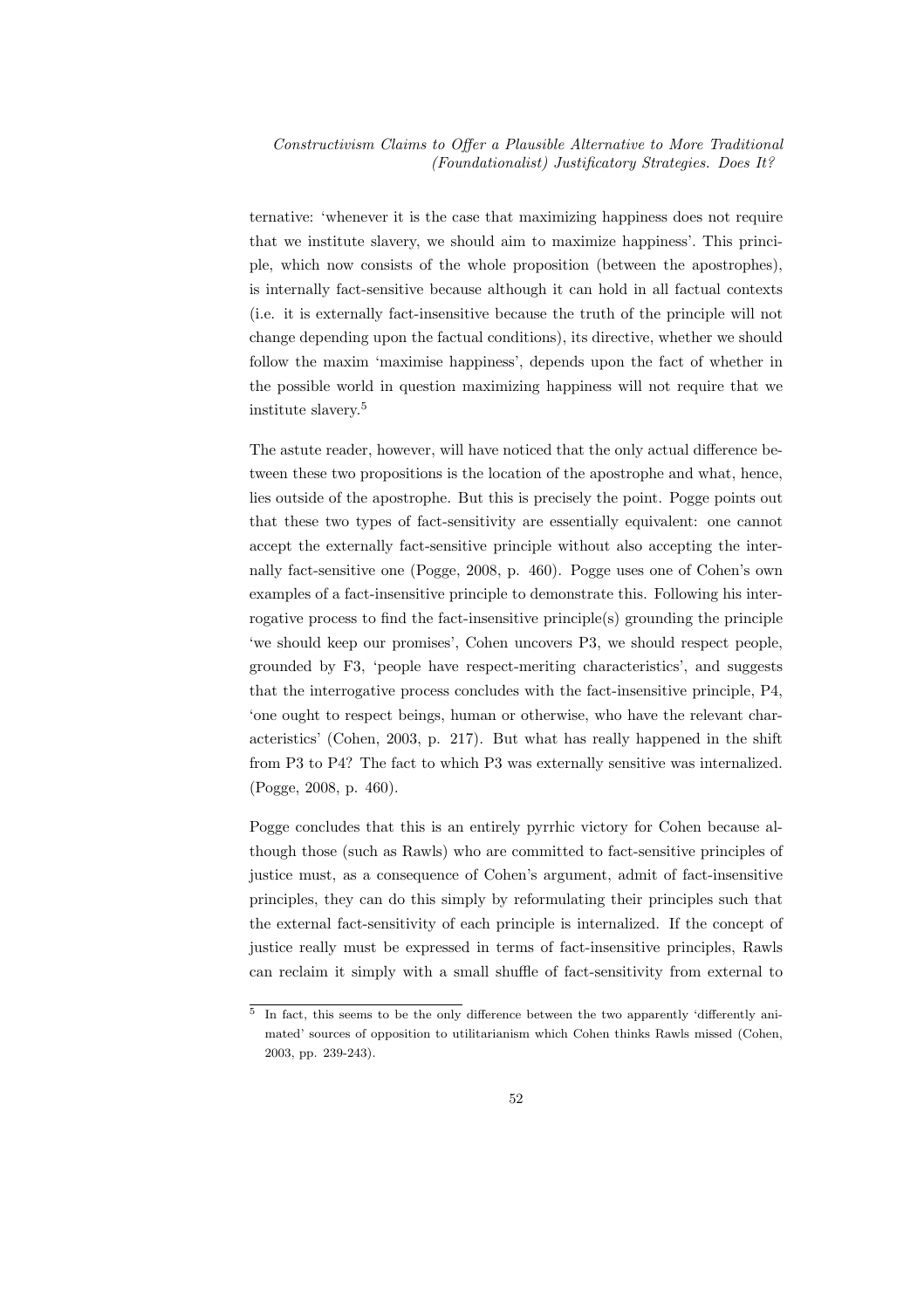internal (Pogge, 2008, p. 461). There is therefore nothing lost or mistaken in Rawls's justification of his fact-sensitive principles of justice: he could reformulate these as externally fact-insensitive if he wished, without changing the essential meaning of the principles at all.

Pogge anticipates the following response from Cohen: explaining that a principle is fact-insensitive requires more than just an internalization of the relevant fact. A genuinely ultimate, fact-insensitive principle must be such that for all conceivable factual contexts the principle resolves whether its directive applies. That this is what Cohen thinks must be true of an ultimate fact-insensitive principle is demonstrated by his transition from P3 to P4 above. For Cohen substitutes 'people' in P3 and F3 with 'beings, human or otherwise' in P4, thus refining his principle in such a way that it will apply in all conceivable factual contexts, and not just those contexts in which the being in question is human. Yet Pogge (2008, pp. 464-469) responds that it is perfectly possible to, for good reason, hold a principle in one context without specifying whether it should apply in other factual contexts. For someone's fact-sensitivity could be such that the fact would only be sufficient, but not necessary, for the principle to hold ('we should maximize happiness if maximizing happiness does not require slavery'). Thus, a fact might, for clear-headed reasons such as those suggested by Pogge (2008, p. 469ff.), guarantee that a principle will hold in a given factual context without specifying whether it would apply in another.

For all its merits, however, I do not believe that Pogge's critique is sufficient to completely repudiate Cohen's (2003) argument. Pogge's example of Cohen's (2003, p. 217) transition from P3, (which states that we should respect people, due to F3, 'people have respect-meriting characteristics') to P4, ('one ought to respect beings, human or otherwise, who have the relevant characteristics') clearly demonstrates Pogge's point about the transition from external to internal fact-sensitivity. But consider Cohen's (2003, p. 216) earlier example: we affirm P1, 'we should help people to pursue their projects', due to a fact, F1, 'people can achieve happiness only if they are able to pursue their own projects'; and this evidently depends upon a yet more ultimate principle, P2, 'we should promote people's happiness'. Cohen allows that for some people this might be their ultimate fact-insensitive (foundational) principle (Cohen, 2003, p. 216). And yet, evidently, this principle is not a reformulation of P1 that just internal-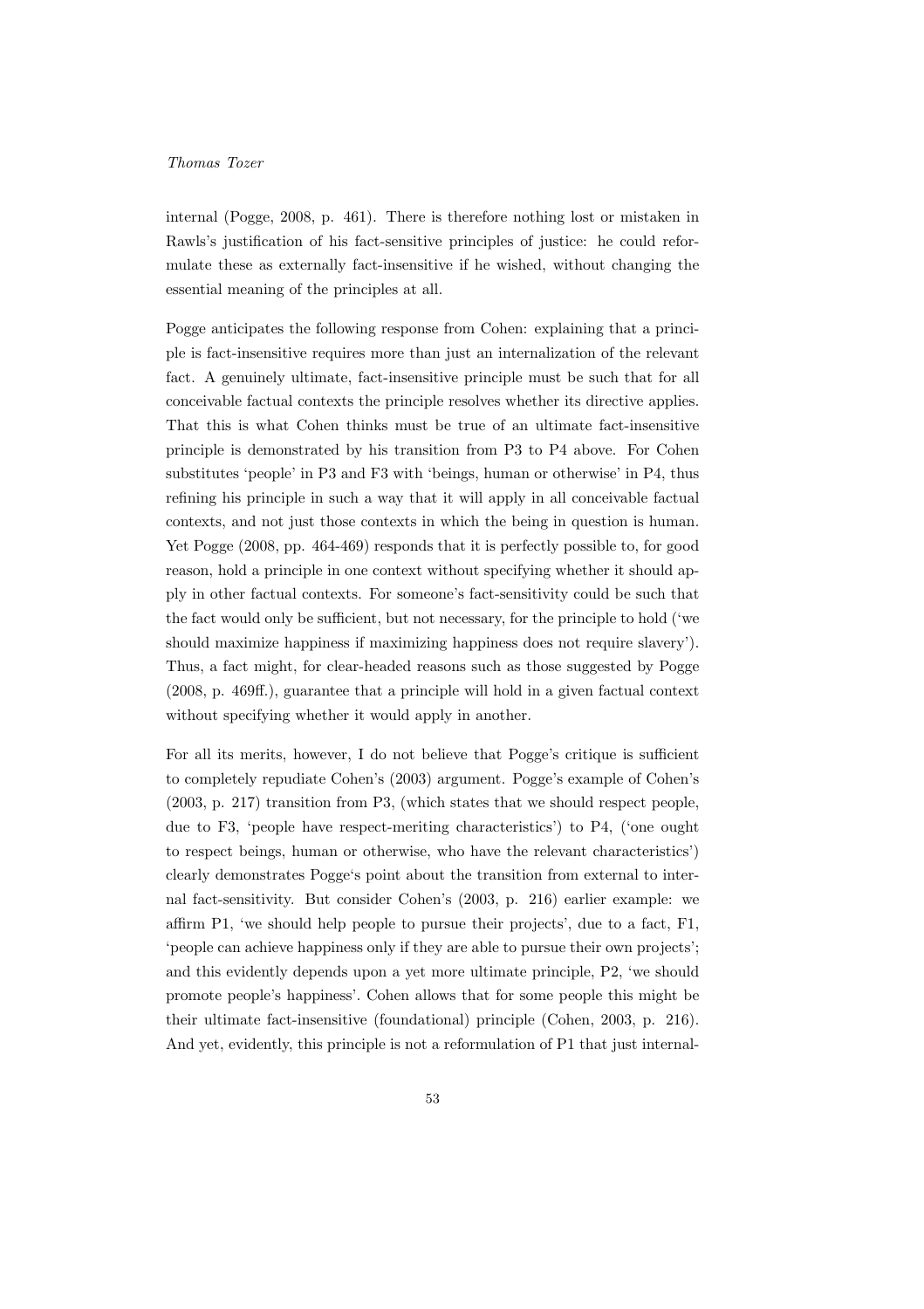izes its reliance on F1; that principle would be: 'whenever people can achieve happiness only if they are able to pursue their projects, we should help people to pursue their projects'. Clearly this is distinct from the principle, P2, 'we should promote people's happiness'.

Therefore, it is not the case that Cohen's (2003) argument says nothing valuable: although it is true that any externally fact-sensitive principle can be reformulated to become an (internally fact-sensitive) externally fact-insensitive one, it is not true that the externally fact-insensitive principle undergirding a fact-sensitive principle always consists of such a reformulation. Sometimes, evidently, such a principle will say something new and interesting. Hence, we can salvage Cohen's thesis by reformulating it as the weaker claim that a factsensitive principle is sometimes grounded by a distinct fact-insensitive principle: Pogge's (2008) critique does not repudiate this weaker formulation of Cohen's (2003) thesis.

How does this bear on Rawls's constructivist justification of his principles of justice? It means that Rawls's constructivism is not yet fully vindicated because although Pogge's argument implies that Rawls's principles of justice could be formulated in an externally fact-insensitive way, it is possible that they may nonetheless be grounded on distinct foundational principles. This would leave Rawls's constructivist justification of his principles vulnerable to the weaker form of Cohen's initial attack: the constructed principles may not be 'first principles',<sup>6</sup> and if this is the case and the foundational principles that support Rawls's principles of justice are not specified then Rawls's principles lack a coherent justificatory basis. To illustrate this criticism, and to determine whether constructivism can withstand it, in the next section we shall apply the above considerations about fact-(in)sensitivity to Rawls's principles of justice as fairness.

<sup>6</sup> I say 'may' because I have only argued that a fact-sensitive principle is sometimes grounded by a distinct fact-insensitive principle; we have yet to see whether Rawls's principles are grounded by some such principle(s).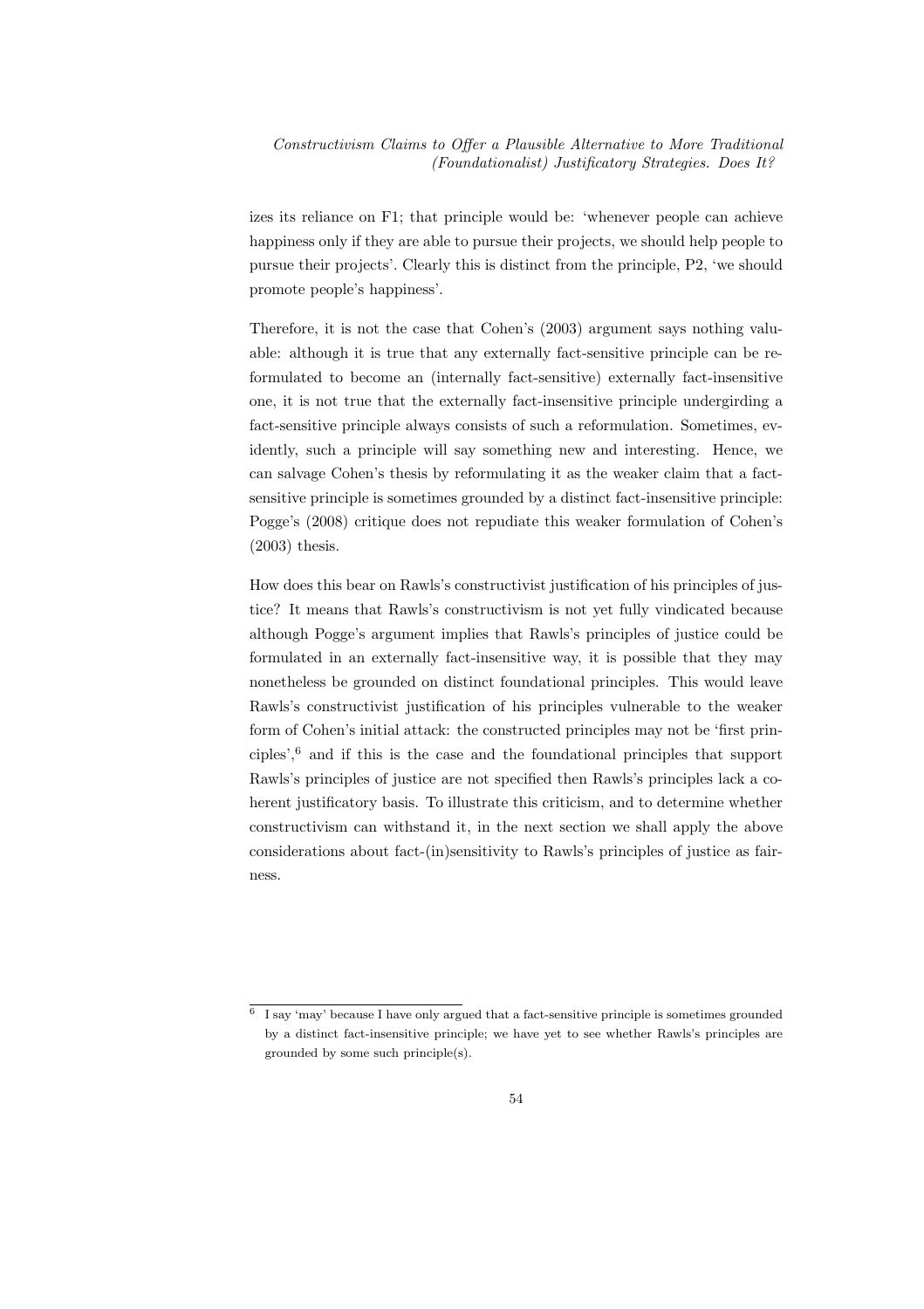## III. The Fact-(In)sensitivity of Justice As Fairness

The 'facts', if you will, from which the process of construction begins were given in section I. To recap briefly, these are: the conception of well-ordered society, the conception of the citizen as free and equal and having the two moral powers, the fact of reasonable pluralism, and the principles of practical reason. I shall refer to these facts as 'F'.

From these facts, the principles of justice as fairness that Rawls 'constructs', lexically ordered, are as follows:

1. Each person has an equal right to a fully adequate scheme of equal basic rights and liberties, which scheme is compatible with a similar scheme for all. (P1)

2. Social and economic inequalities are to satisfy two conditions: first, they must be attached to offices and positions open to all under conditions of fair equality of opportunity; and second, they must be to the greatest benefit of the least advantaged members of society. (P2) (Rawls, 1985, p. 227)

Are these principles of justice as fairness really first principles of justice, and not merely, as Cohen would argue, reflections of fact-insensitive foundational principles such as 'too much inequality is bad'? Let us see whether Pogge's argument, that externally fact-insensitive principles can be arrived at simply by internalizing fact-sensitivity, would suffice as a response to Cohen. According to Pogge's argument, to satisfy Cohen Rawls's principles could be reformulated as follows:

- 1. 'Whenever F, P1.' (P1\*)
- 2. 'Whenever F and P1, P2.' (P2\*)<sup>7</sup>

Is it really that simple? Actually, yes: because the facts, F, are now internalized, P1\* and P2\* are now externally fact-insensitive principles ' their holding (i.e. truth) is not dependent upon any particular facts, but would hold in all possible

<sup>7</sup> Note that I add 'and P1' to the antecedent of P2\* to explicate the lexical ordering of Rawls's two principles.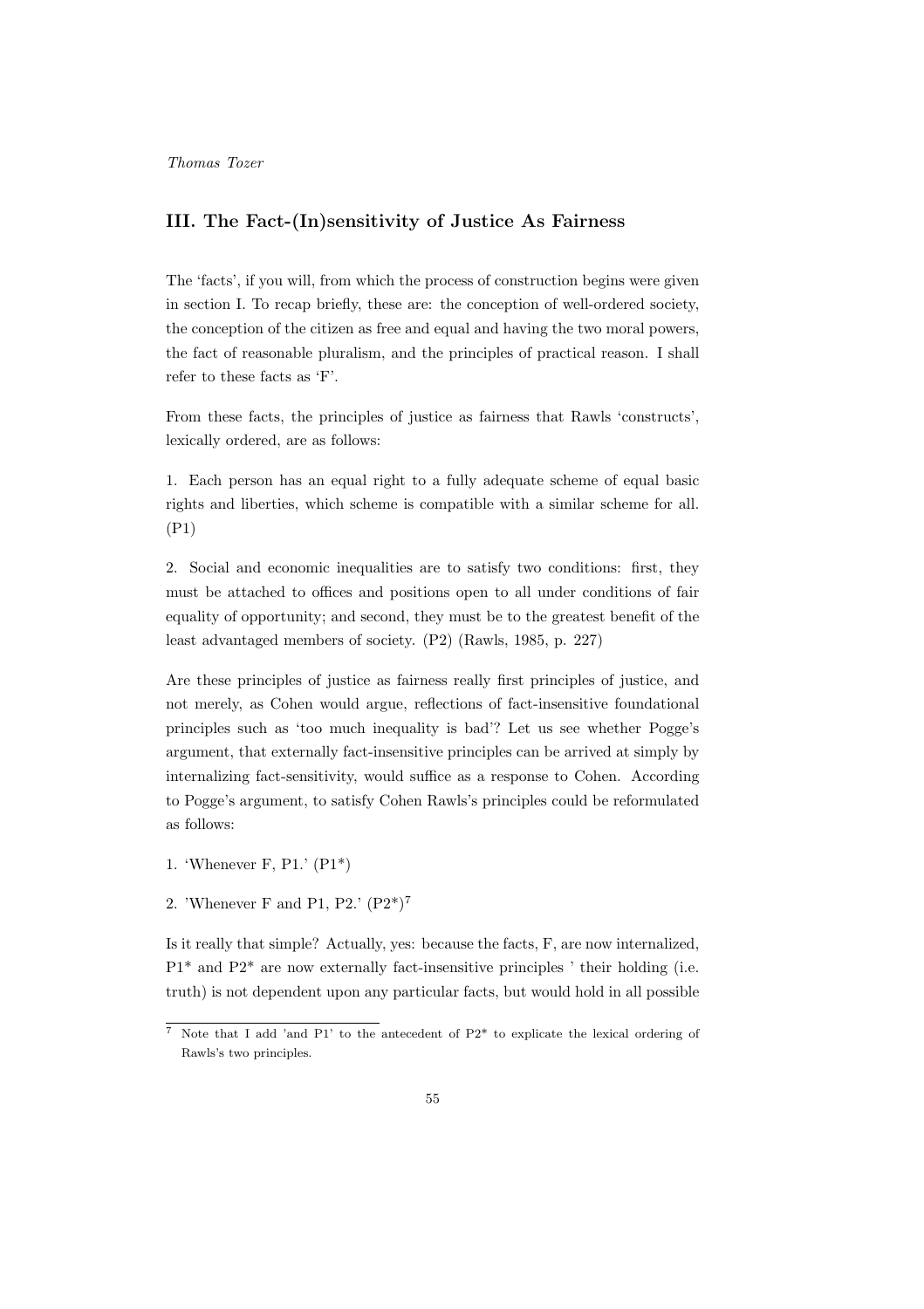worlds. Effectively, Rawls's two principles were originally formulated in the form: whenever F, 'P1', and whenever F and P1, 'P2'. They were therefore externally fact-sensitive because the truth or 'holding' of P1 and P2 depended upon the truth of F, and the truth of F and P1, respectively. But by internalizing the fact-sensitivity, so that it becomes part of the principle itself, the principles become fact-insensitive and therefore hold in all factual contexts, thus shielding them from the strong form of Cohen's critique.

Cohen might object that there are still other principles underpinning P1\* and P2\*, such as 'we should prioritize the welfare of the worst off' underpinning P2\*. However, even if this were true, the principles do nonetheless fulfil Cohen's criteria of fact-insensitivity.<sup>8</sup> Perhaps, then, the foundationalist could appeal to the weaker form of Cohen's (2003) thesis and object to Rawls's constructivism in the way that I alluded to at the end of section II: the principles of justice as fairness, even if they can be reformulated in such a way as to become externally fact-insensitive, are nonetheless clearly grounded on other (foundational) principles; and a failure to identify these implies that the principles of justice as fairness are not properly justified.

Rawls, I suspect, would be completely unmoved by this objection. He would simply reply 'yes, that's right' without having to give up any aspect of his justificatory project. For he readily admits that important aspects of the principles are left out in the brief statement with which he expresses them and states, for example, that P1 'may easily be preceded by a lexically prior principle requiring that the citizens' basic needs be met, at least insofar as their being met is necessary for citizens to understand and to be able to fruitfully exercise those rights and liberties' (Rawls, 1996, p. 7). Yet Rawls nonetheless maintains that his principles are first principles of political justice, setting out fundamental values by which different political forms can be evaluated (Rawls, 1996, pp. 7-8n7).

The point, then, is that as far as Rawls is concerned a 'first principle' of justice does not mean 'a foundational principle on which all other principles are grounded'. Rather, it means a principle that is 'first' in terms of its fundamental

<sup>8</sup> I set aside the objection that the principles are not sufficiently general to be considered truly fact-insensitive; in section II I explained Pogge's response to this requirement, but if the reader was unpersuaded then she can easily fulfil Cohen's criteria by replacing words such as 'person' with more general descriptive terms such as 'being, human or otherwise'.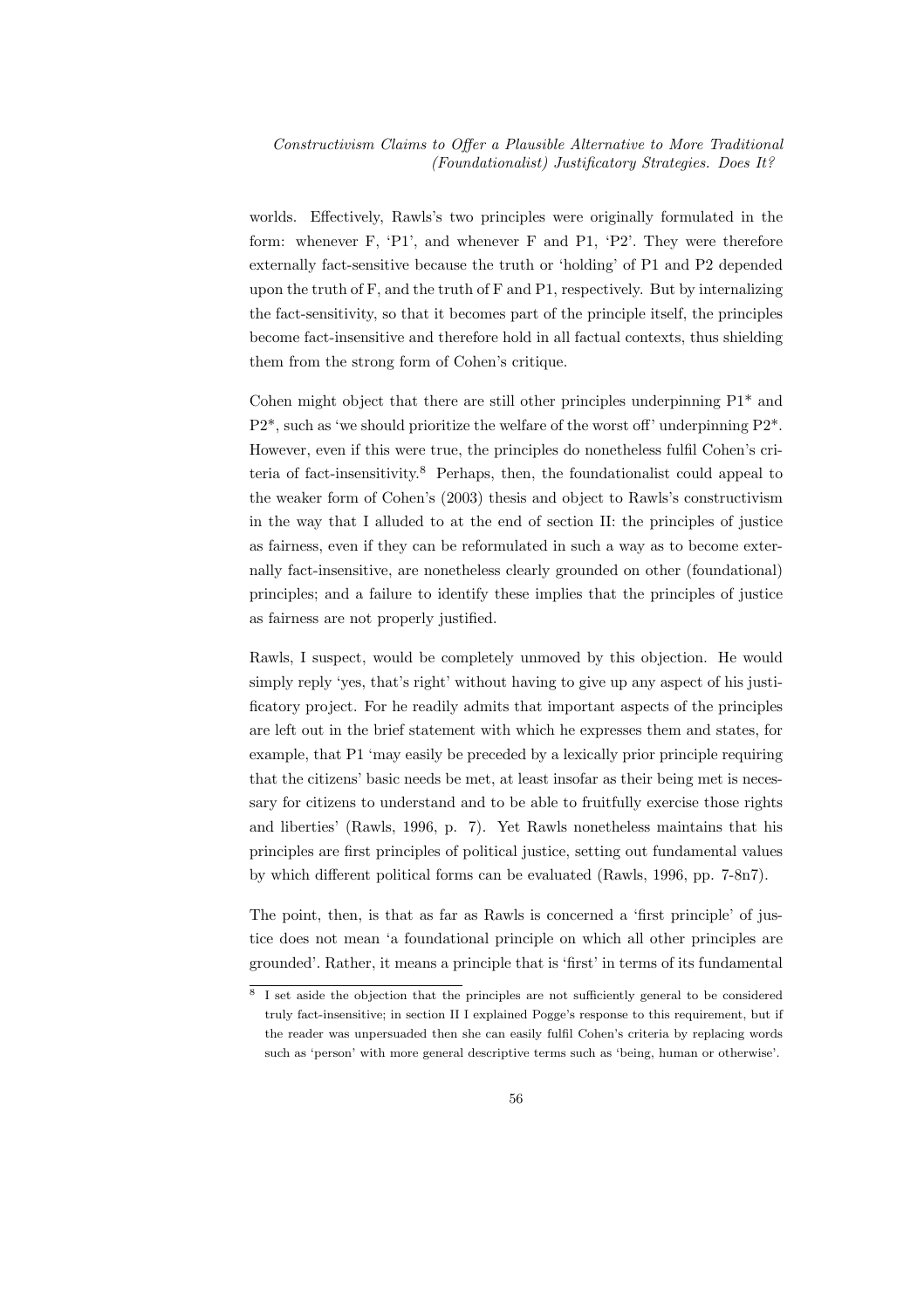political nature: no deeper principles are needed to evaluate political ideas or principles since Rawls's first principles set out the fundamental values for such assessment and identify which facts are to be counted as relevant (Rawls, 1996, pp. 7-8n7, 121-125). Furthermore, Rawls intends to construct principles of justice that can be publicly endorsed, given the fact of reasonable pluralism: he wants 'political' principles of justice that are sufficiently abstract, or 'ultimate', to offer a clear political conception that is capable of assessing other political ideas or principles, but which are not so abstract as to be foundational in a way that would lead citizens to reject them due to the citizens' personal comprehensive doctrines. Therefore, to the foundationalist who complains that Rawls's principles are not 'pure', 'genuine' or 'foundational' principles of justice, Rawls would probably reply: 'So what? I am interested in a stable public conception of justice that is justifiable for all reasonable people (for reasons of their own comprehensive doctrines), not a philosophically justifiable but practically inappropriate conception.'

Rawls's response can also be applied more generally to the constructivist justificatory strategy: the political constructivist aims not to discover pure, foundational principles of justice but rather to produce an order of political principles (while remaining neutral on the question of whether these reflect an independent order of 'true' moral values). Just as the production of a chair depends upon materials that are fundamental to the chair (such as wood and glue), the same is true of constructed principles of justice there are other (foundational) principles that could be thought to ground constructed principles of justice. The fact that these foundational principles are unspecified does not matter so long as the chosen principles of justice offer a workable political conception that can be publicly endorsed. To this end, rather than specifying the foundational justification of his principles, the constructivist intends to leave the individual to decide which foundational beliefs he wishes to use to justify the principles of justice.

Notwithstanding, the foundationalist might reply: 'Even if that were your intention, there are undoubtedly particular foundational beliefs that do underpin your principles. Since you are endorsing principles that you think are capable of being endorsed by the public and therefore lead to a stable democratic society then you must admit, at the very least, that grounding your justification of your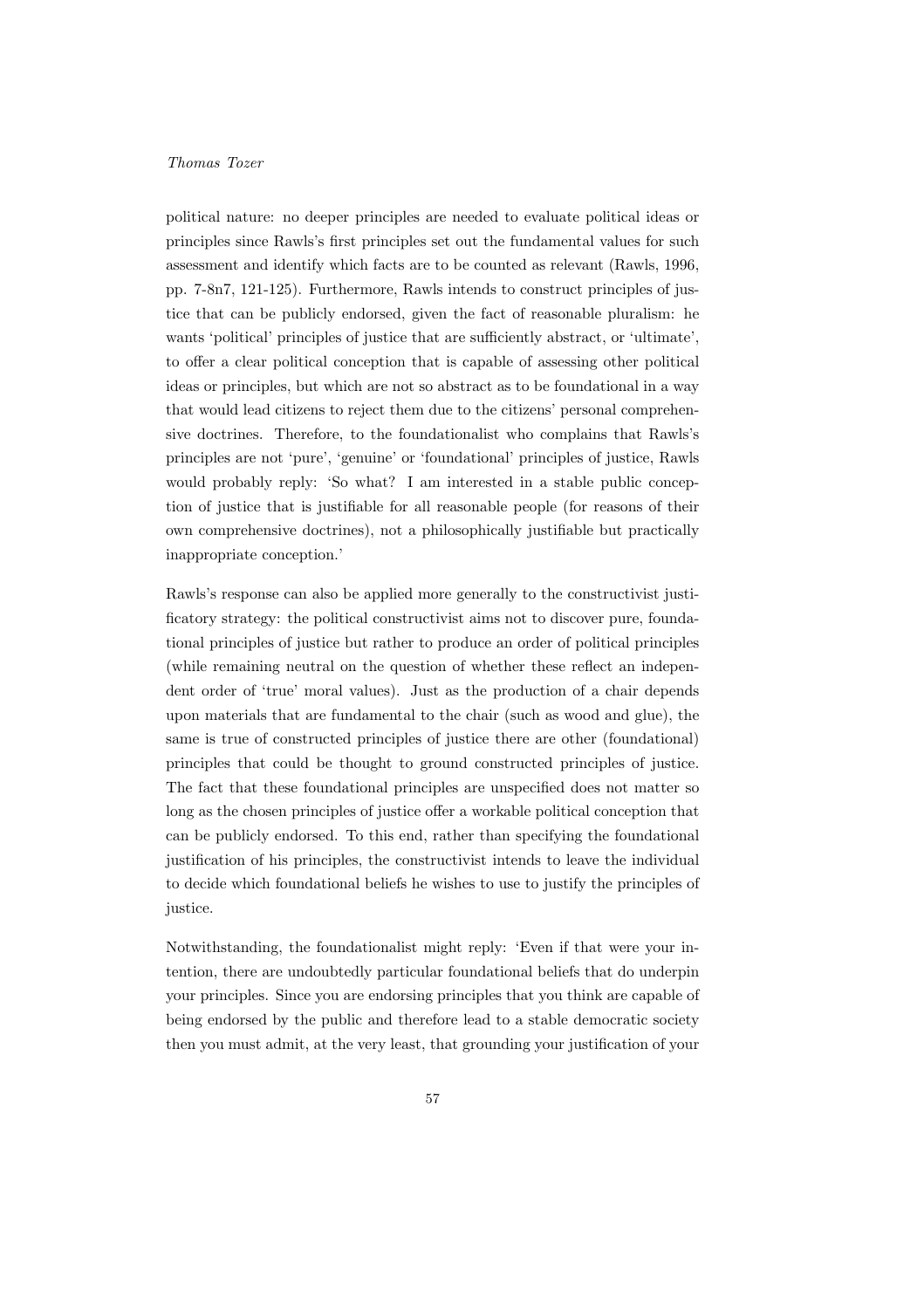principles are the foundational principles that 'it is good if everyone can share the same political principles', and 'we should aim for a stable society.''

In part, this seems hard to deny: it is clear that political constructivism proceeding in a Rawlsian spirit assumes that publicly shared principles and a stable society are both desirable ends. But these particular foundational beliefs do not harm constructivism's justificatory strategy: they are so uncontroversial that they would surely be accepted by all reasonable people, and therefore they do not harm the constructivist pursuit of public acceptability. Furthermore, they might not actually be foundational: people might accept these principles foundationally, or they may espouse these principles for different reasons stemming from their particular comprehensive doctrines; and whether or not these principles are actually foundational is not something that the constructivist would wish to affirm or deny.

## IV. Theoretical or Practical Justification?

So far, I have defended constructivism's justificatory strategy by arguing that it explicitly intends not to discover foundational principles of justice, but rather to construct principles of justice that can be justified to the public and endorsed for the foundational reasons of citizens' personal comprehensive doctrines. There is, however, one final, important challenge that can be levelled at the constructivist approach. That challenge is to say that constructivism misunderstands what it means to justify something; that many people will accept 'constructed' principles of justice does not constitute justification, at least as the foundationalist would see it. Constructivism might be able to successfully defend a practical justificatory strategy, but its principles nonetheless remain philosophically unjustified if their theoretical foundations are unspecified.

This, I think, hinges upon the distinction that Kant makes between theoretical and practical reason, as briefly outlined in section I. Rawls states that his constructivist approach invokes practical reason, although it will nonetheless rely to some extent on theoretical reason (Rawls, 1996, p. 93), but the foundationalist may disagree that such a distinction should, or even can, be made. True principles of justice are foundational, she may say, and practical considerations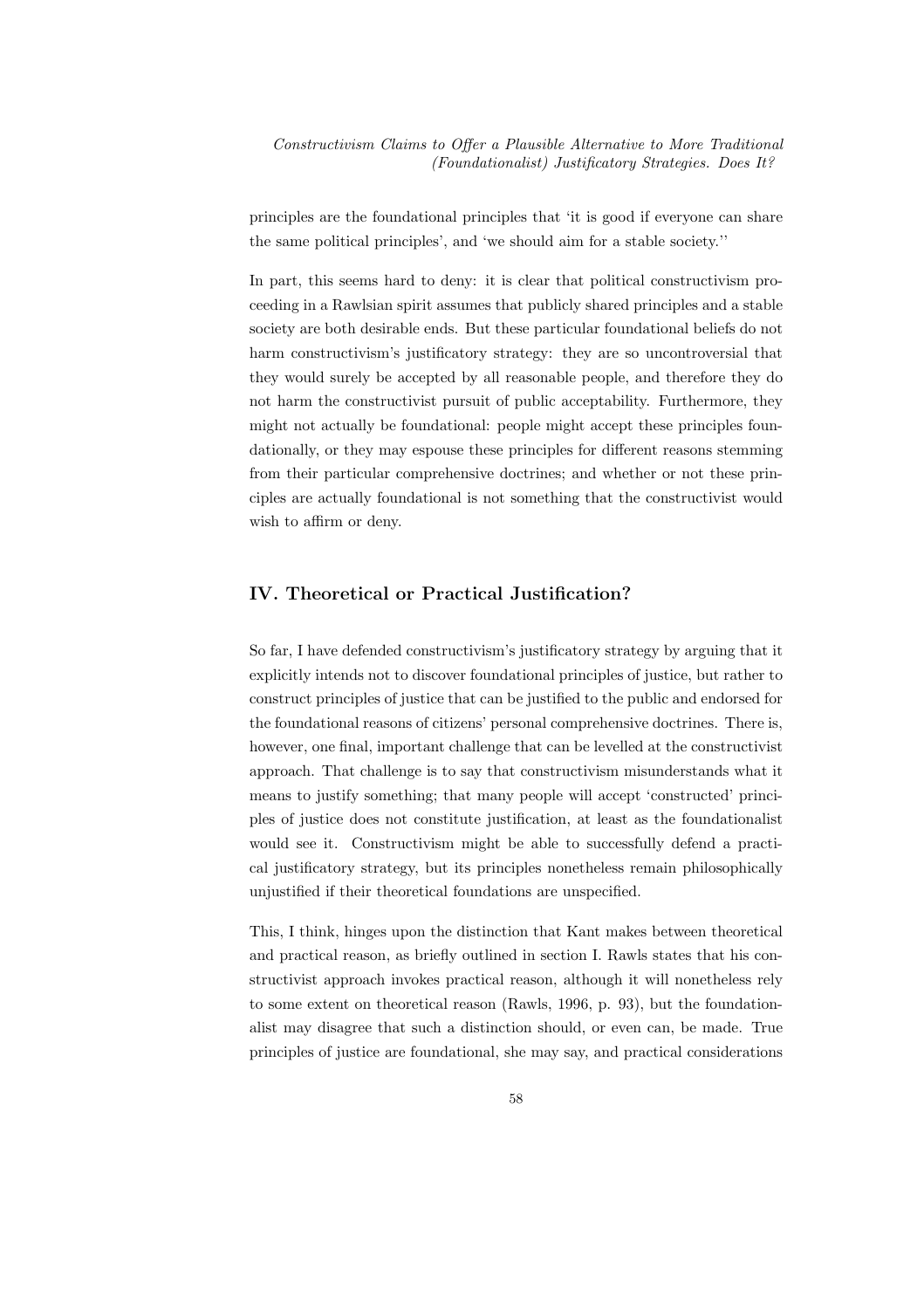about how to 'produce' principles that people may agree upon are irrelevant to the quest for these true foundational principles. Therefore, principles of justice must be established on the basis of theoretical reason the search for truth is as relevant in political philosophy as in epistemology, and there is no such thing as 'practical' justification.

Even if this were true (and I do not believe that it is), it need not pose a significant problem for constructivism: for the constructivist, it is not the case that there is a gaping hole in the theoretical justification of constructed principles of justice, but rather that there are many different ways to fill this hole and which particular way to do this is left up to the individual. Thus, even from the narrow foundationalist perspective that only theoretical justification is valid, constructed principles of justice can still be defended but to find out precisely how they are to be defended you must ask not the constructor, but the individual citizen who endorses the principles for his or her own reasons. Rawls, for example, offers three different views, among others, that may lead citizens to endorse his principles of justice as fairness (Rawls, 1985, p. 250). In this sense, it could even be said that the theoretical justification of constructed principles of justice is not merely as plausible as that of foundational principles but is actually stronger because, in this case for example, Rawls offers not just one but three different philosophical views that could justify his principles!

Finally, someone who accepts the Kantian distinction between practical and theoretical reason might nonetheless deny Rawls's claim that his constructed principles of justice are practically justifiable. They may object that his attempt to produce a universally appealing political conception of justice, built upon public reason that everyone will agree upon, is hopelessly idealistic and depends upon a largely fallacious conception of a 'people' who share a political identity. In reality, citizens are often unsure of their political identity and may not regard those they live with as their own people (O'Neill, 1997, pp. 418-423).

Yet this pessimism seems something of a self-fulfilling prophecy: even Rawls agreed that a shared political understanding could not arise unless 'we bring ourselves to conceive how this could happen' (Rawls, 1985, p. 231). Furthermore, we must remember that the alternative to the 'merely political' conception of justice that Rawls constructs is a foundational metaphysical doctrine surely,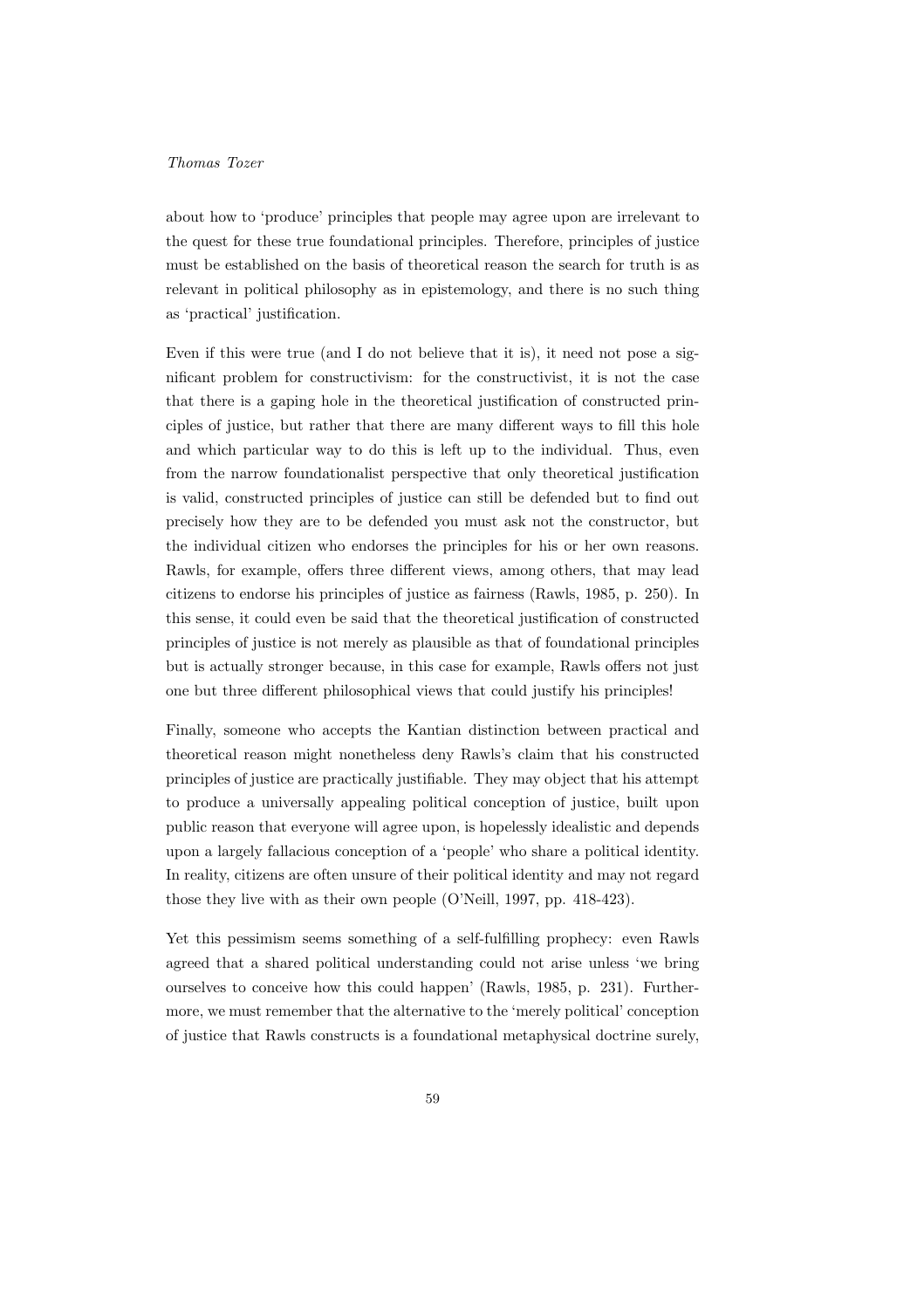given the fact of reasonable pluralism, the former is far more likely to be publicly endorsed than the latter (Rawls, 1985, p. 230)? Indeed, if we accept reasonable pluralism as a permanent feature of public culture under free institutions then the concept of the 'reasonable' invoked by constructivism is advantageous because it can form the basis of public justification in a way that a foundational metaphysical doctrine, with a particular account of moral truth, could not. For although there are many reasonable doctrines, there can only be one 'true' comprehensive one; hence, if a political conception were held as 'true', and for that reason the only appropriate such conception, this would be, in Rawls's words, 'exclusive, even sectarian, and so likely to foster political division' (Rawls, 1996, p.  $129$ ).<sup>9</sup> Therefore, constructivism is much better able to practically justify its political principles than foundationalism (though the foundationalist would probably be unconcerned by this).

In conclusion, then, constructivism offers both a plausible theoretical and practical alternative to foundationalism's justificatory strategy. Its theoretical justification is, in large part, left up to the citizen; and its practical justification is precisely embodied in this fact, for it is the reason why constructivism's principles can be endorsed by citizens with diverse comprehensive doctrines. In this way, constructivism is immune to the foundationalist criticism that its justificatory base is unspecified. Furthermore, constructivism's alternative justificatory strategy is not only at least as theoretically plausible as foundationalism in practical terms, it is also preferable.

<sup>9</sup> I am referring to truths and foundational beliefs interchangeably here since, according to classical foundationalism, correct foundational beliefs and truths essentially amount to the same thing; foundationalists aim to discover a kind of truth that can be known without inference (Fumerton, 2010).